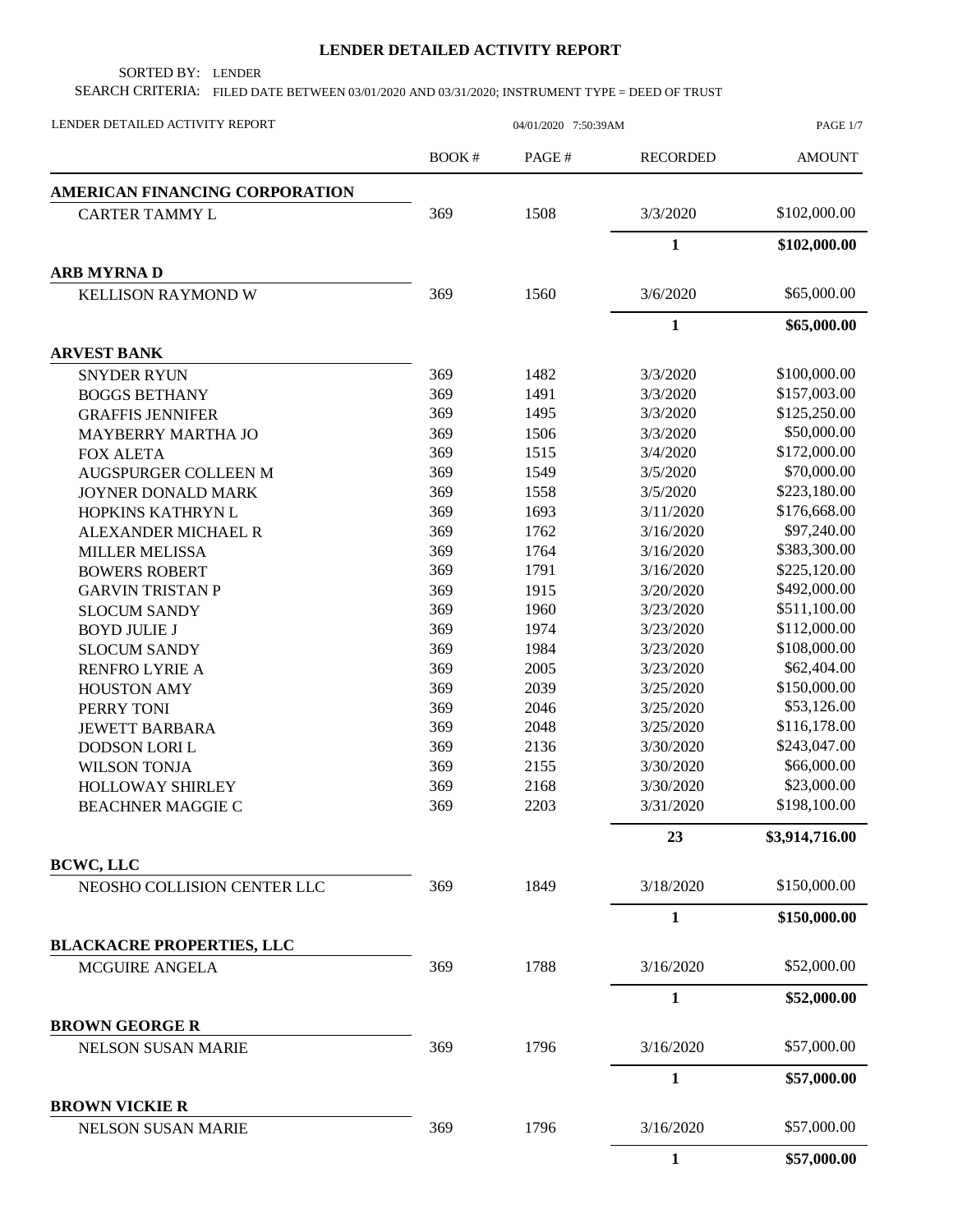| LENDER DETAILED ACTIVITY REPORT |  |
|---------------------------------|--|

04/01/2020 7:50:39AM

PAGE 2/7

|                                                | BOOK# | PAGE# | <b>RECORDED</b>         | <b>AMOUNT</b>  |
|------------------------------------------------|-------|-------|-------------------------|----------------|
| <b>CHRISCO MARILYN SUE TR</b>                  |       |       |                         |                |
| <b>SANDLIN MARINDA JO</b>                      | 369   | 1705  | 3/12/2020               | \$40,000.00    |
|                                                |       |       | $\mathbf{1}$            | \$40,000.00    |
| <b>COMMERCE BANK</b>                           |       |       |                         |                |
| USO RESIDENTIAL VENTURES, LLC                  | 369   | 1455  | 3/2/2020                | \$205,000.00   |
| RICHARDSON LINDA S TR                          | 369   | 1763  | 3/16/2020               | \$84,000.00    |
|                                                |       |       | $\overline{2}$          | \$289,000.00   |
| <b>COMMUNITY BANK &amp; TRUST</b>              |       |       |                         |                |
| LIGHTY ALICIA L                                | 369   | 1473  | 3/3/2020                | \$188,237.00   |
| <b>GIL KRYSTAL</b>                             | 369   | 1802  | 3/16/2020               | \$60,000.00    |
| <b>BOATRIGHT KARLA</b>                         | 369   | 1868  | 3/18/2020               | \$50,000.00    |
| <b>COLEMAN BRENDA J</b>                        | 369   | 1947  | 3/20/2020               | \$100,000.00   |
| <b>REED SHERRI Y</b>                           | 369   | 1996  | 3/23/2020               | \$295,200.00   |
| <b>GODBERSEN DESIREE D</b>                     | 369   | 2038  | 3/25/2020               | \$59,000.00    |
| <b>WILSON TRESSA A</b>                         | 369   | 2045  | 3/25/2020               | \$17,000.00    |
| <b>MCKEE BRITTNEY</b>                          | 369   | 2103  | 3/27/2020               | \$40,000.00    |
| FRENCH TABBATHA REVAS                          | 369   | 2162  | 3/30/2020               | \$147,250.00   |
| <b>HOLLOWAY PAMELA R</b>                       | 369   | 2176  | 3/30/2020               | \$44,297.88    |
| MILES JAMES E TR                               | 369   | 2199  | 3/31/2020               | \$225,000.00   |
|                                                |       |       | 11                      | \$1,225,984.88 |
| <b>COMMUNITY NATIONAL BANK AND TRUST</b>       |       |       |                         |                |
| SUNNYVALE INVESTMENT PROPERTIES LLC            | 369   | 1439  | 3/2/2020                | \$301,000.00   |
| <b>LANE JASON A</b>                            | 369   | 2057  | 3/26/2020               | \$7,200.00     |
|                                                |       |       | $\overline{2}$          | \$308,200.00   |
| <b>CORNERSTONE BANK</b>                        |       |       |                         |                |
| <b>SUNG HNEM</b>                               | 369   | 1772  | 3/16/2020               | \$40,784.50    |
|                                                |       |       | $\mathbf{1}$            | \$40,784.50    |
| <b>CROSSCOUNTRY MORTGAGE</b>                   | 369   | 1652  | 3/10/2020               | \$276,670.00   |
| <b>BOWMAN LESLIE</b>                           |       |       |                         |                |
|                                                |       |       | 1                       | \$276,670.00   |
| DAS ACQUISITION COMPANY                        |       |       |                         |                |
| THOMAS CYNTHIA D                               | 369   | 1749  | 3/13/2020               | \$186,558.00   |
| <b>FUERST BROOKE C</b>                         | 369   | 2140  | 3/30/2020               | \$114,646.00   |
| <b>MEADS SETH A</b>                            | 369   | 2159  | 3/30/2020               | \$42,810.00    |
| <b>KING TAMYRA</b>                             | 369   | 2206  | 3/31/2020               | \$114,880.00   |
|                                                |       |       | $\overline{\mathbf{4}}$ | \$458,894.00   |
| DEPARTMENT OF THE INTERIOR FEDERAL CREDIT UNIO |       |       |                         |                |
| BRIZENDINE MORGAN E                            | 369   | 1893  | 3/19/2020               | \$135,850.00   |
|                                                |       |       | $\mathbf{1}$            | \$135,850.00   |
| <b>EVERETT FINANCIAL</b>                       | 369   | 1644  | 3/10/2020               | \$364,800.00   |
| <b>COPLEY JOHN</b>                             |       |       |                         |                |
|                                                |       |       | 1                       | \$364,800.00   |
| <b>FCS FINANCIAL</b><br><b>BROWN TERRY L</b>   | 369   | 1690  | 3/11/2020               | \$69,400.00    |
|                                                |       |       | $\mathbf{1}$            | \$69,400.00    |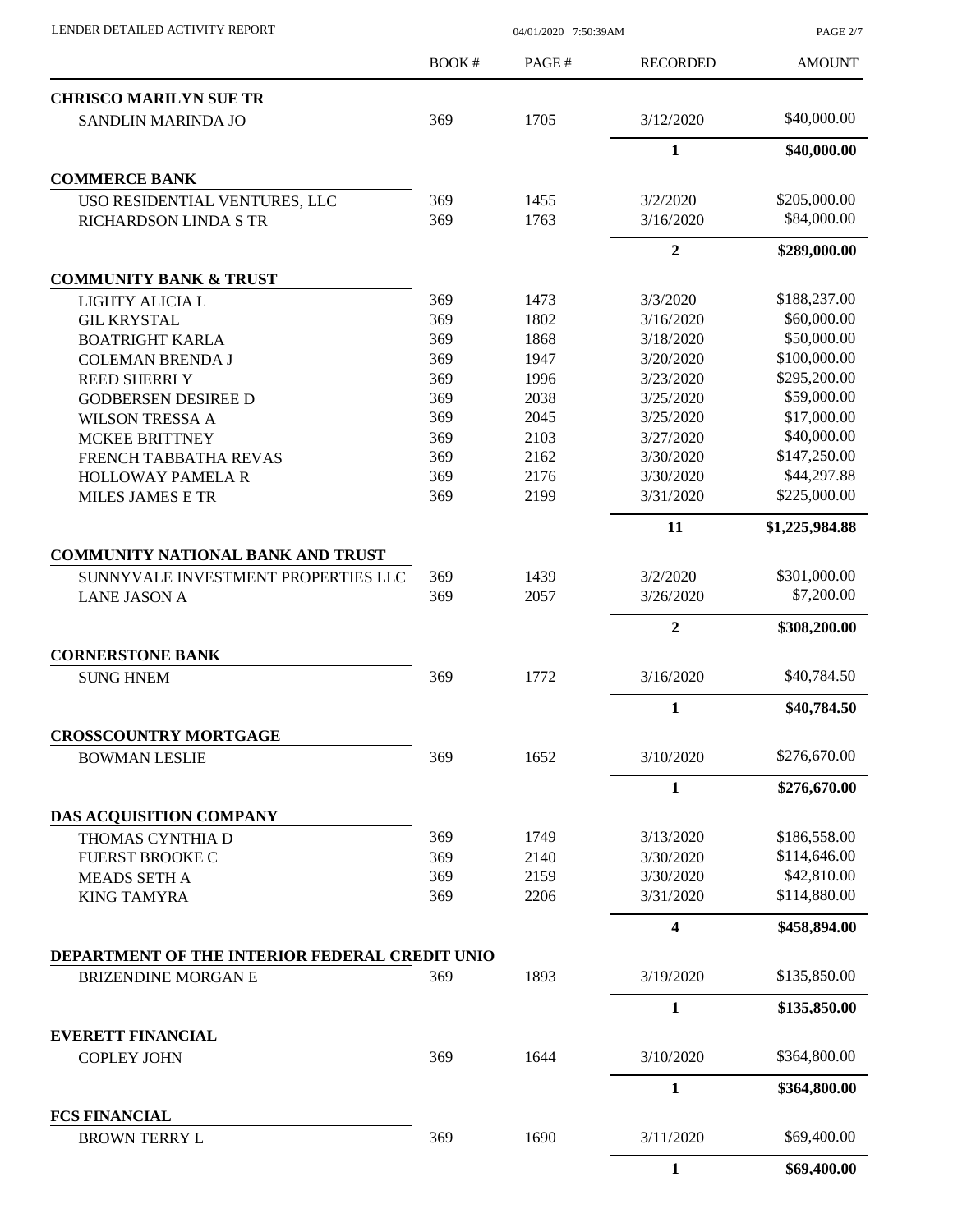| LENDER DETAILED ACTIVITY REPORT |  |
|---------------------------------|--|

04/01/2020 7:50:39AM

PAGE 3/7

|                                       | <b>BOOK#</b> | PAGE# | <b>RECORDED</b> | <b>AMOUNT</b>  |
|---------------------------------------|--------------|-------|-----------------|----------------|
| FIRST COMMUNITY BANK                  |              |       |                 |                |
| MASS DEPOT PROPERTIES, LLC            | 369          | 1469  | 3/3/2020        | \$1,519,825.00 |
| MASS DEPOT PROPERTIES, LLC            | 369          | 1470  | 3/3/2020        | \$400,000.00   |
| ROBERTS STEPHANIE L                   | 369          | 1590  | 3/6/2020        | \$154,850.00   |
| WHISENHUNT INVESTMENTS, LLC           | 369          | 1602  | 3/9/2020        | \$15,000.00    |
| GIBBENS CONSTRUCTION AND PROPERTIES L | 369          | 1604  | 3/9/2020        | \$118,000.00   |
| <b>DAHNKE KRISTAL D</b>               | 369          | 1669  | 3/11/2020       | \$327,500.00   |
| <b>LOYD JAYME L</b>                   | 369          | 1779  | 3/16/2020       | \$176,000.00   |
| ETHEL MAE INVESTMENTS, LLC            | 369          | 1920  | 3/20/2020       | \$40,500.00    |
| <b>YUST JANA</b>                      | 369          | 1965  | 3/23/2020       | \$51,498.40    |
| WILLIS PROPERTIES ENTERPRISE LLC      | 369          | 2023  | 3/25/2020       | \$53,500.00    |
| <b>CRAIG JARED D</b>                  | 369          | 2109  | 3/27/2020       | \$69,000.00    |
| <b>BALCH CINDY</b>                    | 369          | 2142  | 3/30/2020       | \$195,000.00   |
|                                       |              |       | 12              | \$3,120,673.40 |
| <b>FIRST WESTERN BANK</b>             |              |       |                 |                |
| <b>HUIANG BOR</b>                     | 369          | 2184  | 3/31/2020       | \$0.00         |
| <b>HU HHN</b>                         | 369          | 2188  | 3/31/2020       | \$3,000.00     |
|                                       |              |       | $\mathbf{2}$    | \$3,000.00     |
| <b>FLAGSTAR BANK</b>                  |              |       |                 |                |
| <b>WICKE TAMMY</b>                    | 369          | 1581  | 3/6/2020        | \$379,000.00   |
|                                       |              |       | 1               | \$379,000.00   |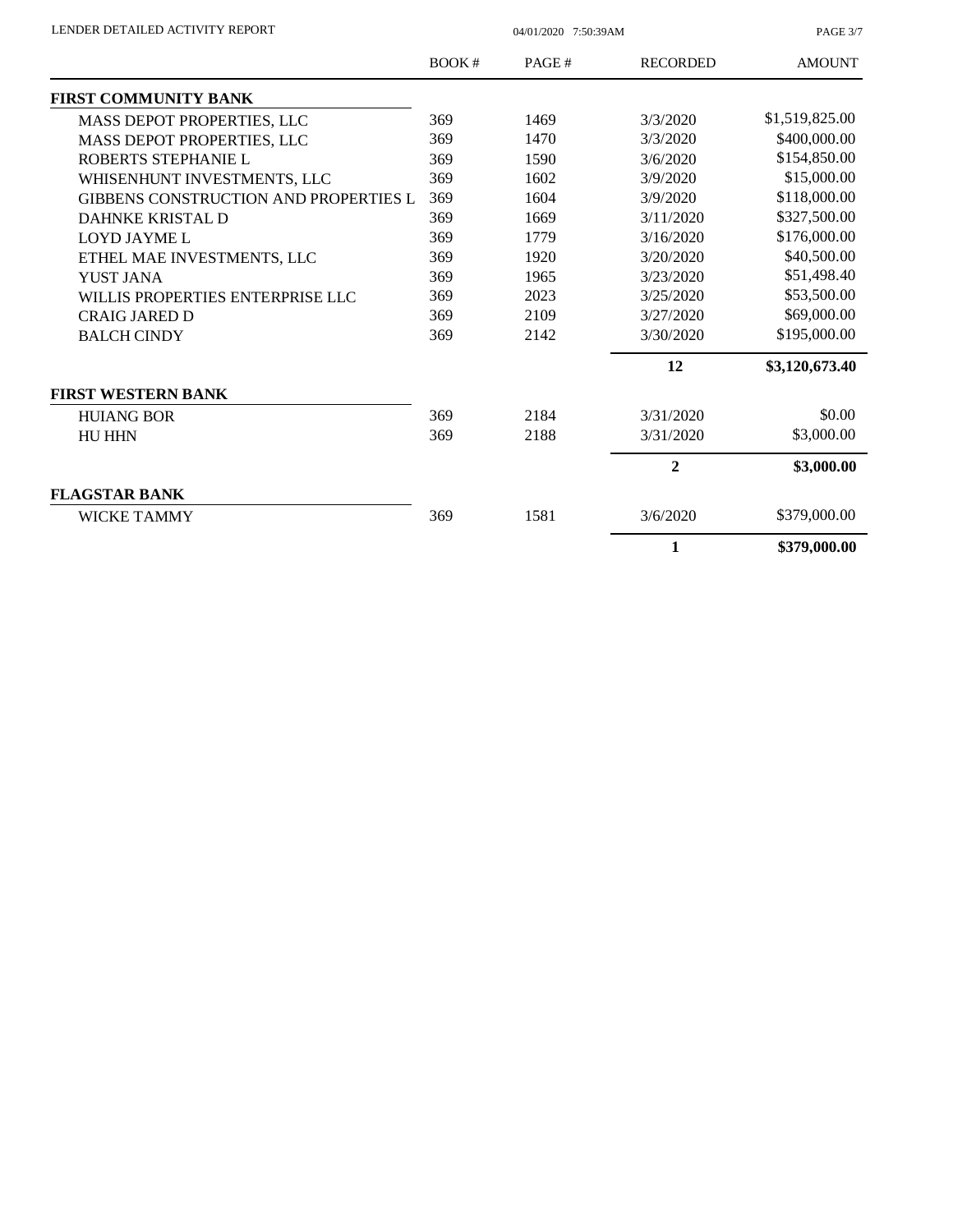PAGE 4/7

|                                                           | <b>BOOK#</b> | PAGE# | <b>RECORDED</b> | <b>AMOUNT</b>  |
|-----------------------------------------------------------|--------------|-------|-----------------|----------------|
| <b>FLAT BRANCH MORTGAGE</b>                               |              |       |                 |                |
| HERNANDEZ CLAUDIA IVETH                                   | 369          | 1426  | 3/2/2020        | \$183,000.00   |
| DARBY CASEY CHRISTINE                                     | 369          | 1429  | 3/2/2020        | \$122,550.00   |
| <b>MARSH SARAH</b>                                        | 369          | 1450  | 3/2/2020        | \$82,483.00    |
| MOORE CAROL F                                             | 369          | 1451  | 3/2/2020        | \$202,500.00   |
| <b>DAVIS LORI</b>                                         | 369          | 1484  | 3/3/2020        | \$127,545.00   |
| <b>GOODSON CHRISTIE</b>                                   | 369          | 1530  | 3/4/2020        | \$164,703.00   |
| <b>IDEKER SUSANNE</b>                                     | 369          | 1543  | 3/5/2020        | \$139,175.00   |
| <b>MORRIS BRENDA</b>                                      | 369          | 1598  | 3/9/2020        | \$114,177.00   |
| COBB MOLLY C                                              | 369          | 1651  | 3/10/2020       | \$93,433.00    |
| PHIPPS KATHIE J                                           | 369          | 1662  | 3/10/2020       | \$127,998.00   |
| <b>CROUCH MELINDA</b>                                     | 369          | 1663  | 3/11/2020       | \$155,407.00   |
| UTO ALICIA L                                              | 369          | 1742  | 3/13/2020       | \$105,000.00   |
| <b>ALLEN PIPER</b>                                        | 369          | 1751  | 3/13/2020       | \$129,000.00   |
| <b>ROYE ALLISON</b>                                       | 369          | 1766  | 3/16/2020       | \$63,900.00    |
| SPITTLER SHIRREL LEE                                      | 369          | 1789  | 3/16/2020       | \$97,000.00    |
| BERTRAM JASON A                                           | 369          | 1840  | 3/18/2020       | \$107,070.00   |
| DAUGHERTY KAYSHA JEANAE                                   | 369          | 1847  | 3/18/2020       | \$228,621.00   |
| <b>WISENER SUSAN R</b>                                    | 369          | 1852  | 3/18/2020       | \$146,289.00   |
| <b>GRAY WHITNEY</b>                                       | 369          | 1854  | 3/18/2020       | \$114,040.00   |
| <b>SHORE CHRISTOPHER S</b>                                | 369          | 1941  | 3/20/2020       | \$280,000.00   |
|                                                           | 369          | 1951  | 3/20/2020       | \$155,656.00   |
| <b>BRENNENMAN MATTHEW</b>                                 | 369          | 1982  | 3/23/2020       | \$156,000.00   |
| <b>MILLER DIANAE</b>                                      |              |       |                 | \$45,200.00    |
| <b>MINTA LAURA</b>                                        | 369          | 2028  | 3/25/2020       | \$105,350.00   |
| HIGHTOWER ANDREW G                                        | 369          | 2063  | 3/26/2020       |                |
| STONE PATRICK L                                           | 369          | 2078  | 3/26/2020       | \$155,740.00   |
| RICHARDSON JAMES A                                        | 369          | 2125  | 3/27/2020       | \$73,232.00    |
| <b>BLANTON NATALIE</b>                                    | 369          | 2163  | 3/30/2020       | \$101,737.00   |
| <b>BRAMAN TAYLOR W</b>                                    | 369          | 2166  | 3/30/2020       | \$111,010.00   |
| NISWONGER SIERRA                                          | 369          | 2178  | 3/30/2020       | \$109,610.00   |
| HUGHSTON MARK A                                           | 369          | 2180  | 3/30/2020       | \$226,262.00   |
| <b>BLAIR JILL N</b>                                       | 369          | 2196  | 3/31/2020       | \$309,000.00   |
| <b>JAMES TIMOTHY A</b>                                    | 369          | 2197  | 3/31/2020       | \$152,591.00   |
|                                                           |              |       | 32              | \$4,485,279.00 |
| FREEDOM BANK OF SOUTHERN MISSOURI<br><b>LAXTON KRISTI</b> | 369          | 2053  | 3/26/2020       | \$50,400.00    |
|                                                           |              |       | $\mathbf{1}$    | \$50,400.00    |
| <b>FREEDOM MORTGAGE</b>                                   |              |       |                 |                |
| <b>CLOUSE LENORA S</b>                                    | 369          | 1555  | 3/5/2020        | \$194,653.00   |
| <b>MCCLENDON CASSIE</b>                                   | 369          | 1599  | 3/9/2020        | \$129,547.00   |
| FRICK DONNA L                                             | 369          | 1648  | 3/10/2020       | \$140,547.00   |
| <b>JANISCH RODNEY</b>                                     | 369          | 2009  | 3/24/2020       | \$138,320.00   |
|                                                           |              |       | 4               | \$603,067.00   |
| <b>GATEWAY MORTGAGE GROUP</b>                             |              |       |                 |                |
| <b>DODSON CHRISTINE</b>                                   | 369          | 1790  | 3/16/2020       | \$117,800.00   |
|                                                           |              |       | $\mathbf{1}$    | \$117,800.00   |
| <b>GIBSON FAMILY REVOCABLE LIVING TRUST</b>               |              |       |                 |                |
| PAXTOR JUANA PEREZ                                        | 369          | 2123  | 3/27/2020       | \$32,500.00    |
|                                                           |              |       | $\mathbf{1}$    | \$32,500.00    |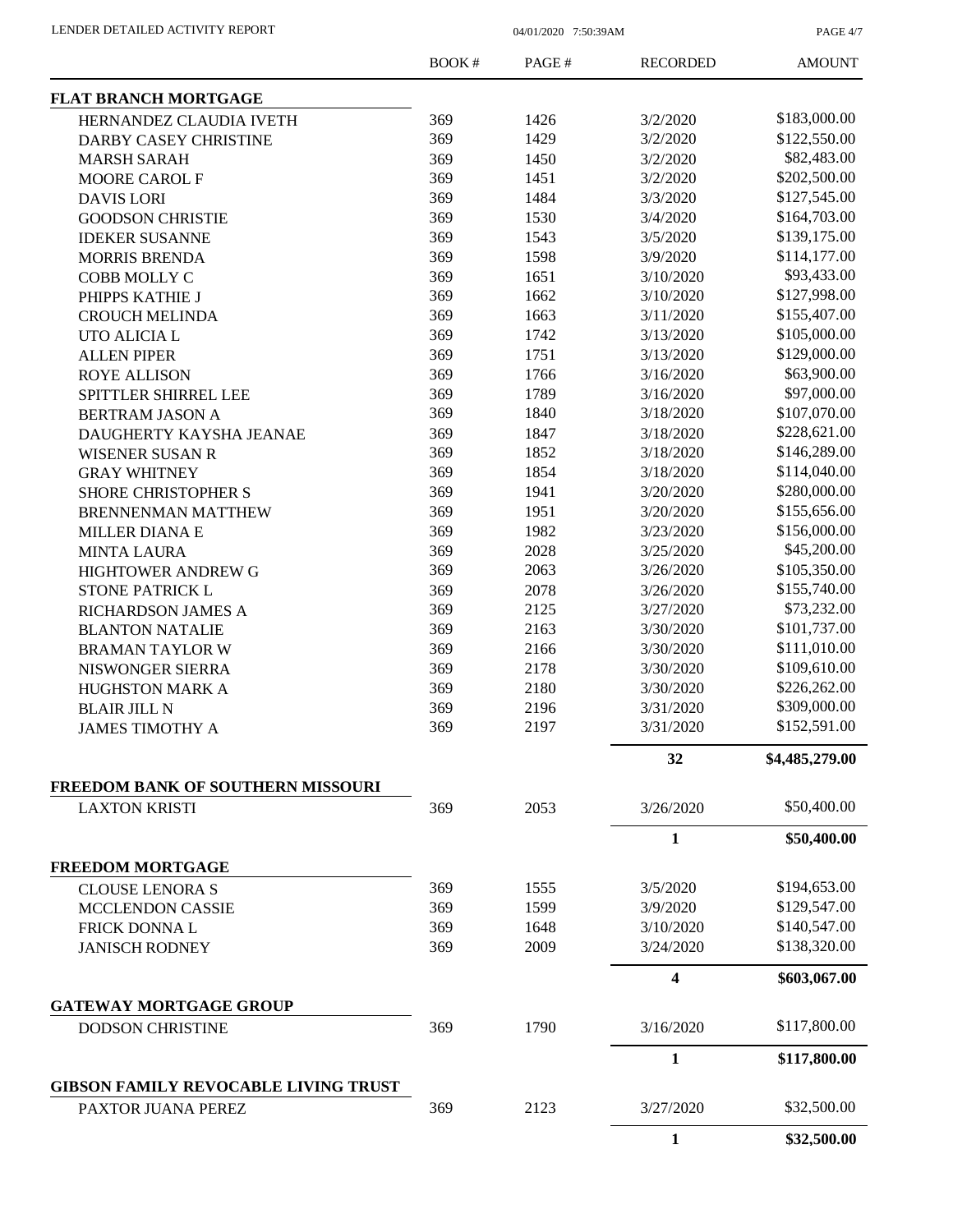| LENDER DETAILED ACTIVITY REPORT |  |
|---------------------------------|--|

04/01/2020 7:50:39AM

PAGE 5/7

|                                                | BOOK# | PAGE# | <b>RECORDED</b> | <b>AMOUNT</b> |
|------------------------------------------------|-------|-------|-----------------|---------------|
| <b>GREAT SOUTHERN BANK</b>                     |       |       |                 |               |
| THOGMARTIN ROBERT T                            | 369   | 1902  | 3/19/2020       | \$29,000.00   |
| LITTLEFIELD VALERIE                            | 369   | 1903  | 3/19/2020       | \$25,000.00   |
| HAND ANNALYNNE                                 | 369   | 2099  | 3/27/2020       | \$24,500.00   |
|                                                |       |       | 3               | \$78,500.00   |
| <b>GUARANTY BANK</b>                           |       |       |                 |               |
| <b>REYNOLDS JAMES</b>                          | 369   | 1546  | 3/5/2020        | \$169,687.00  |
| <b>NELSON ASHLEE D</b>                         | 369   | 1707  | 3/12/2020       | \$198,000.00  |
| <b>OSBORNE MELISSA</b>                         | 369   | 1929  | 3/20/2020       | \$50,000.00   |
| <b>CARNAHAN CASSANDRA</b>                      | 369   | 1999  | 3/23/2020       | \$34,500.00   |
| <b>CARNAHAN CASSANDRA</b>                      | 369   | 2000  | 3/23/2020       | \$35,000.00   |
| <b>FRICKER ALBERTA S</b>                       | 369   | 2015  | 3/24/2020       | \$78,000.00   |
| <b>VERBEEK KENNEY</b>                          | 369   | 2018  | 3/25/2020       | \$50,000.00   |
| <b>HEATER LEWIS L</b>                          |       |       | 7               | \$615,187.00  |
| <b>WALTERS BETTY</b>                           | 369   | 1488  | 3/3/2020        | \$15,000.00   |
|                                                |       |       | $\mathbf{1}$    | \$15,000.00   |
| <b>HEATER MARYLIN F</b>                        |       |       |                 |               |
| <b>WALTERS TONY</b>                            | 369   | 1488  | 3/3/2020        | \$15,000.00   |
|                                                |       |       | $\mathbf{1}$    | \$15,000.00   |
| <b>HOMESIDE FINANCIAL</b>                      |       |       |                 |               |
| <b>KELLEY AMANDA L</b>                         | 369   | 2207  | 3/31/2020       | \$91,200.00   |
| KELLEY AMANDA L                                | 369   | 2208  | 3/31/2020       | \$29,500.00   |
|                                                |       |       | $\overline{2}$  | \$120,700.00  |
| <b>JENKINS TERESA</b><br><b>GORMAN TIFFANY</b> | 369   | 1944  | 3/20/2020       | \$135,000.00  |
|                                                |       |       | $\mathbf{1}$    | \$135,000.00  |
| <b>KELLER MORTGAGE</b>                         |       |       |                 |               |
| <b>SHORE TRAVIS</b>                            | 369   | 1478  | 3/3/2020        | \$162,087.00  |
|                                                |       |       | $\mathbf{1}$    | \$162,087.00  |
| <b>LOANPAL, LLC</b>                            |       |       |                 |               |
| <b>DAVIS KASSANDRA DAWN</b>                    | 369   | 1846  | 3/18/2020       | \$124,000.00  |
|                                                |       |       | $\mathbf{1}$    | \$124,000.00  |
| <b>MID-MISSOURI BANK</b>                       |       |       |                 |               |
| <b>CHAPMAN DENA G</b>                          | 369   | 1774  | 3/16/2020       | \$160,000.00  |
| HESSEE KELLY D                                 | 369   | 2062  | 3/26/2020       | \$147,000.00  |
| ALFORD DONNA J                                 | 369   | 2200  | 3/31/2020       | \$134,300.00  |
| <b>MORTGAGE RESEARCH CENTER</b>                |       |       | 3               | \$441,300.00  |
| <b>WINANS MELISSA</b>                          | 369   | 1557  | 3/5/2020        | \$66,000.00   |
|                                                |       |       | $\mathbf{1}$    | \$66,000.00   |
| <b>OAKES JACK</b>                              |       |       |                 |               |
| ALLGOOD LARRY RODNEY TR                        | 369   | 1453  | 3/2/2020        | \$68,000.00   |
|                                                |       |       | $\mathbf{1}$    | \$68,000.00   |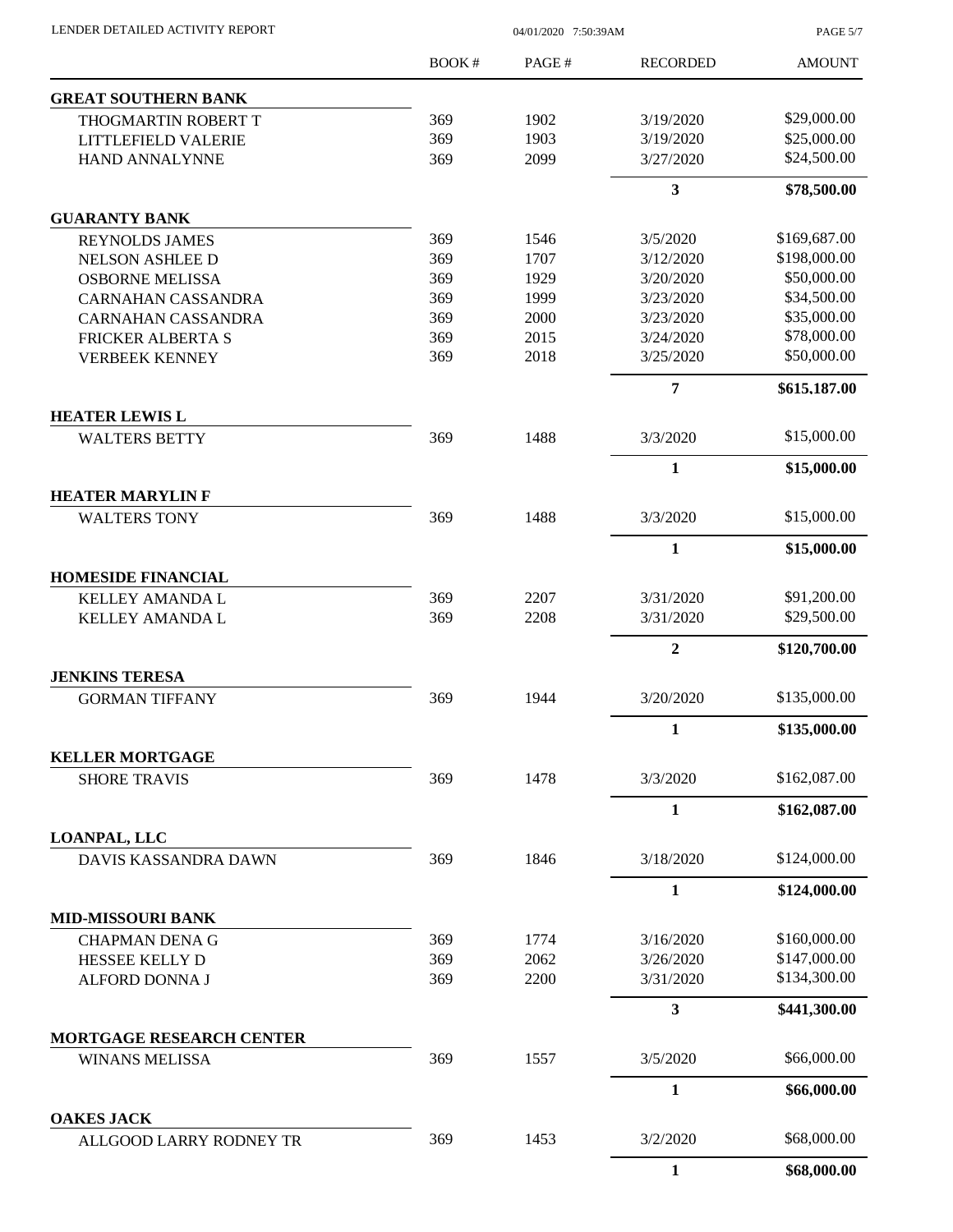| LENDER DETAILED ACTIVITY REPORT                          |       | 04/01/2020 7:50:39AM |                 |                |
|----------------------------------------------------------|-------|----------------------|-----------------|----------------|
|                                                          | BOOK# | PAGE#                | <b>RECORDED</b> | <b>AMOUNT</b>  |
| <b>OAKSTAR BANK</b>                                      |       |                      |                 |                |
| <b>SACHS AARON WILLIAMA TR</b>                           | 369   | 2121                 | 3/27/2020       | \$1,965,000.00 |
| <b>SACHS AARON WILLIAM</b>                               | 369   | 2173                 | 3/30/2020       | \$512,805.00   |
|                                                          |       |                      | $\overline{2}$  | \$2,477,805.00 |
| PEOPLES BANK                                             |       |                      |                 |                |
| <b>GRAHAM MEGAN C</b>                                    | 369   | 1460                 | 3/2/2020        | \$52,000.00    |
| <b>STANLEY EMILY JONES</b>                               | 369   | 1550                 | 3/5/2020        | \$73,973.00    |
| TATE NICOLE L                                            | 369   | 1594                 | 3/9/2020        | \$205,000.00   |
| ALPHA REAL PROPERTY LLC                                  | 369   | 1680                 | 3/11/2020       | \$113,900.00   |
| ALPHA REAL PROPERTY LLC                                  | 369   | 1682                 | 3/11/2020       | \$113,900.00   |
| NIMMO LORI M                                             | 369   | 1702                 | 3/12/2020       | \$95,500.00    |
| JT DOSS INVESTMENTS, LLC                                 | 369   | 1835                 | 3/17/2020       | \$80,000.00    |
| RW LANDIS ENTERPRISES, LLC                               | 369   | 1988                 | 3/23/2020       | \$203,000.00   |
| LAND GO PROPERTIES, LLC                                  | 369   | 1990                 | 3/23/2020       | \$181,000.00   |
| <b>CARRIER LARISSA ANN</b>                               | 369   | 1995                 | 3/23/2020       | \$223,000.00   |
| <b>BAYS CATHY S</b>                                      | 369   | 2042                 | 3/25/2020       | \$319,200.00   |
|                                                          |       |                      | 11              | \$1,660,473.00 |
| PINNACLE BANK                                            |       |                      |                 |                |
| <b>HALL BRANDI R</b>                                     | 369   | 1638                 | 3/10/2020       | \$349,000.00   |
| THIESSEN KYLE                                            | 369   | 1666                 | 3/11/2020       | \$984,700.00   |
| <b>SPRENKLE ROBIN</b>                                    | 369   | 1821                 | 3/17/2020       | \$112,000.00   |
| <b>MOORE TARA</b>                                        | 369   | 1956                 | 3/23/2020       | \$601,000.00   |
| MCGINTY ALYSSA GABRIELLE                                 | 369   | 2055                 | 3/26/2020       | \$372,928.00   |
|                                                          |       |                      | 5               | \$2,419,628.00 |
| PROSPERITY HOME MORTGAGE                                 |       |                      |                 | \$168,324.00   |
| <b>CLARK JOYCE ANN</b>                                   | 369   | 2138                 | 3/30/2020       |                |
|                                                          |       |                      | $\mathbf{1}$    | \$168,324.00   |
| <b>PROVIDENCE BANK</b>                                   |       |                      |                 | \$196,555.00   |
| <b>JARMAN VICTORIA L</b>                                 | 369   | 1987                 | 3/23/2020       |                |
|                                                          |       |                      | $\mathbf{1}$    | \$196,555.00   |
| <b>QUICKEN LOANS</b><br><b>BARNES LANA J</b>             | 369   | 1422                 | 3/2/2020        | \$182,900.00   |
| HOLCOMB TRACY L                                          | 369   | 1465                 | 3/3/2020        | \$131,312.00   |
| MCKINNEY LINDA                                           | 369   | 1563                 | 3/6/2020        | \$142,968.00   |
| ANDERSON BETTY L                                         | 369   | 1641                 | 3/10/2020       | \$88,522.00    |
| <b>TIDWELL KENNETH</b>                                   | 369   | 1718                 | 3/13/2020       | \$151,210.00   |
| YOUNG RYAN M                                             | 369   | 1760                 | 3/16/2020       | \$203,920.00   |
| <b>MERRIMAN RACHEL</b>                                   | 369   | 1781                 | 3/16/2020       | \$58,913.00    |
| MITCHELL TIMOTHY                                         | 369   | 1912                 | 3/20/2020       | \$510,400.00   |
| <b>GILBERT RONALD L</b>                                  | 369   | 2020                 | 3/25/2020       | \$93,600.00    |
| NUCKOLS JEANNE E                                         | 369   | 2195                 | 3/31/2020       | \$128,000.00   |
|                                                          |       |                      |                 |                |
|                                                          |       |                      | 10              | \$1,691,745.00 |
| <b>SECRETARY OF HOUSING</b><br><b>HAYES PATRICIA ANN</b> | 369   | 1757                 | 3/16/2020       | \$32,824.76    |
|                                                          |       |                      | $\mathbf{1}$    | \$32,824.76    |
| SOUTHWEST MIISSOURI BANK                                 |       |                      |                 |                |
| LIVINGSTON DAIVIT THOMAS                                 | 369   | 2193                 | 3/31/2020       | \$55,000.00    |
|                                                          |       |                      | $\mathbf{1}$    | \$55,000.00    |